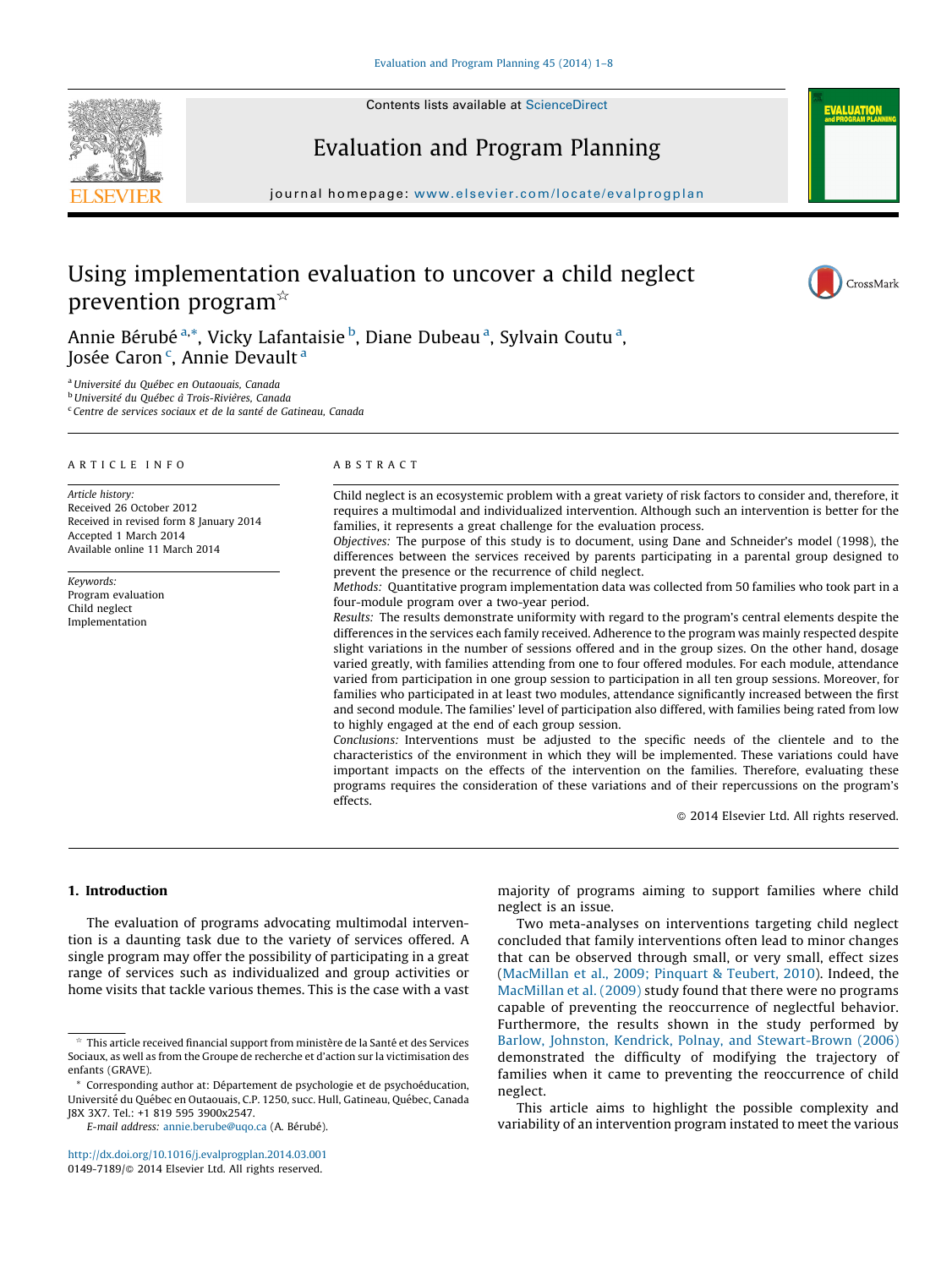needs of families living in a context of neglect. What each family was exposed to should be measured before to conduct an impact evaluation. Doing otherwise could lead to great difficulties in detecting statistically significant changes when measuring effects. This article follows the special issue recently published by Administration Policy in Mental Health (2011, 38), in which many authors studied the methodology adopted in research surrounding the evaluation of services provided to children under child welfare services (Horwitz & [Landsverk,](#page--1-0) 2011; Landsverk, Brown, Reutz, Palinkas, & Horwitz, 2011; [Schoenwald](#page--1-0) et al., 2011).

#### 1.1. Child neglect

Child neglect is a very serious problem that modern society has not yet succeeded in stemming. In fact, current data shows that child neglect is still the most prevailing form of child maltreatment ([Association](#page--1-0) des Centres jeunesse du Québec, 2010). According to the most recent U.S. National Incidence Study of Child Abuse and Neglect (NIS-4), when applying the Harm Standard, neglect accounts for 61% of all forms of maltreatment, affecting roughly 770 000 children in the U.S. Whereas child abuse has been declining since it reached its peak in 1993s NIS-3, child neglect has stayed at the same level. Moreover, when the more inclusive Endangerment standard is applied, taking into account injured children as well as those considered to be in danger, the data show an important increase in emotional neglect. Indeed, the number of children in that situation has more than doubled ([Sedlak](#page--1-0) et al., [2010\)](#page--1-0).

The consequences of child neglect on children can be severe, ranging from physical and mental health problems to an increased risk of developing patterns of behavior leading to aggression and criminality ([Gilbert](#page--1-0) et al., 2009). For instance, a history of either childhood emotional or physical neglect increases the odd ratio of illicit drug abuse in early adolescence by about 150% (OR of 2.4 and 2.5 for emotional and physical abuse respectively), and the lifetime odd ratio by 30–80% (OR 1.3–1.8) [\(Dube](#page--1-0) et al., 2006; see also [Dunn](#page--1-0) et al., 2002; Topitzes, Mersky, & [Reynolds,](#page--1-0) 2010). Moreover, children living in a neglectful environment appear to show difficulties mostly regarding their social and emotional development. Findings show that, after controlling for the effect of maternal depression and socio-demographic risk factors, psychologically neglectful environments are linked to internalizing and externalizing problem behaviors in children as young as three years old ([Dubowitz,](#page--1-0) Pitts, & Black, 2004; Dunn et al., 2002). Furthermore, children having experienced neglect during early childhood are four times more likely to show delinquency in adulthood than children living in similar socio-demographic conditions but not exposed to this form of maltreatment (Kazemian, Spatz Widom, & [Farrington,](#page--1-0) 2011).

Growing up in a neglectful environment also impacts children's emotional development. Children raised in such a context exhibit a weaker understanding of others' negative emotions as well as a decreased capacity for emotional self-regulation [\(Shipman,](#page--1-0) [Edwards,](#page--1-0) Brown, Swisher, & Jennings, 2005). Similarly, neglect strongly influences the intellectual capacities of the child, as demonstrated by results nearly a standard deviation below average in reading, mathematics, and intelligence [\(Lounds,](#page--1-0) [Borkowski,](#page--1-0) & Withman, 2006). As a matter of fact, neglect's repercussions on the cognitive, social and emotional development are more severe than those caused by physical abuse [\(Hildyard](#page--1-0) & [Wolfe,](#page--1-0) 2002).

Over the years, researchers have attempted to understand the phenomenon by which neglect is formed and perpetuated within families. There seems to be a consensus regarding the necessity of adopting an ecosystemic and developmental approach focused on the environmental components that influence the answer to the

developmental needs of the child rather than simply focusing on inadequate parental behavior (Brown, Cohen, Johnson, & [Salzinger,](#page--1-0) 1998; [Dubowitz](#page--1-0) & Bennet, 2007; Tanner & Turney, 2003). According to this point of view, child neglect is defined more as the absence of behaviors that are beneficial to the child than by toxic parental behavior (Éthier, [Bourassa,](#page--1-0) Klapper, & Dionne, 2006). Supporting this affirmation are the findings that neglect is linked to many social factors such as single parenting, unemployment, and the lack of attendance to childcare much more so than any other forms of abuse (Mersky, Berger, Reynolds, & [Gromoske,](#page--1-0) 2009).

According to Trocmé et al. (2005), neglect occurs as a result of a double disruption: (a) a disruption of the parent–child relationship characterized by the parent's significant difficulty in demonstrating an emotional availability for the child, thus jeopardizing his/ her physical integrity and development on many levels, whether it be physical, cognitive, emotional, or social; and (b) a disruption of relationships between the family and the community, characterized by a functional and social isolation of members of the family, which leads to the absence of adequate alternatives for answering the child's needs.

#### 1.2. Evaluating interventions targeting child neglect

The scope of the problem of neglect and its consequences on children motivates the creation of interventions targeting affected families and, the effectiveness of these interventions is at the center of a growing body of research. Many studies concentrate on maltreatment in general, thus including abusive behavior and neglect. The meta-analyses of [Pinquart](#page--1-0) and Teubert (2010) and of Mikton and [Butchart](#page--1-0) (2009) compile the evaluations of more than a hundred studies on the matter. Studies evaluating programs particularly aimed at neglect are rarer despite many authors insisting on the necessity of answering this problem specifically ([MacMillan](#page--1-0) et al., 2009; Mersky et al., 2009).

Amid the studies examining neglect, the one of [DePanfillis](#page--1-0) and [Dubowitz](#page--1-0) (2005) evaluated the effectiveness of home visits paired with collective activities with families identified as being at risk of neglect. Results indicated an attenuation of many risk factors associated with neglect such as parental stress, parental depression, and daily stress, as well as an increase in protective factors (i.e., parental competencies, social support, and family functioning). Overall, this resulted in an improvement of the physical and psychological care and security of the child and in a decrease of external and internal behavioral disorders in children.

A similar study was completed by [Barlow](#page--1-0) et al. (2007). An intensive home visit program was compared to a control program where home visits were less frequent(an average of 41.2 compared to 9.2 home visits over 18 months). The results showed no difference between the two groups for quality of the home environment and with regard to protective issues concerning the children. However, mothers' level of sensibility significantly increased over the intervention period for the more intensive intervention.

The study performed by Éthier, Couture, Lacharité, and Gagnier [\(2000\),](#page--1-0) which focused on families facing many risk factors but never having benefitted from services of child welfare services, drew the same conclusion. The study compared the effects of two services offered to neglectful families, one psychosocial intervention embedded in regular services to at-risk families and one multimodal program offering individualized and group interventions to parents and their children. Both interventions showed positive results by improving parent–child relationships and decreasing parental stress, depression and potential for abuse and neglect. However, only the multimodal program was associated with an improvement in social support and marital relationships.